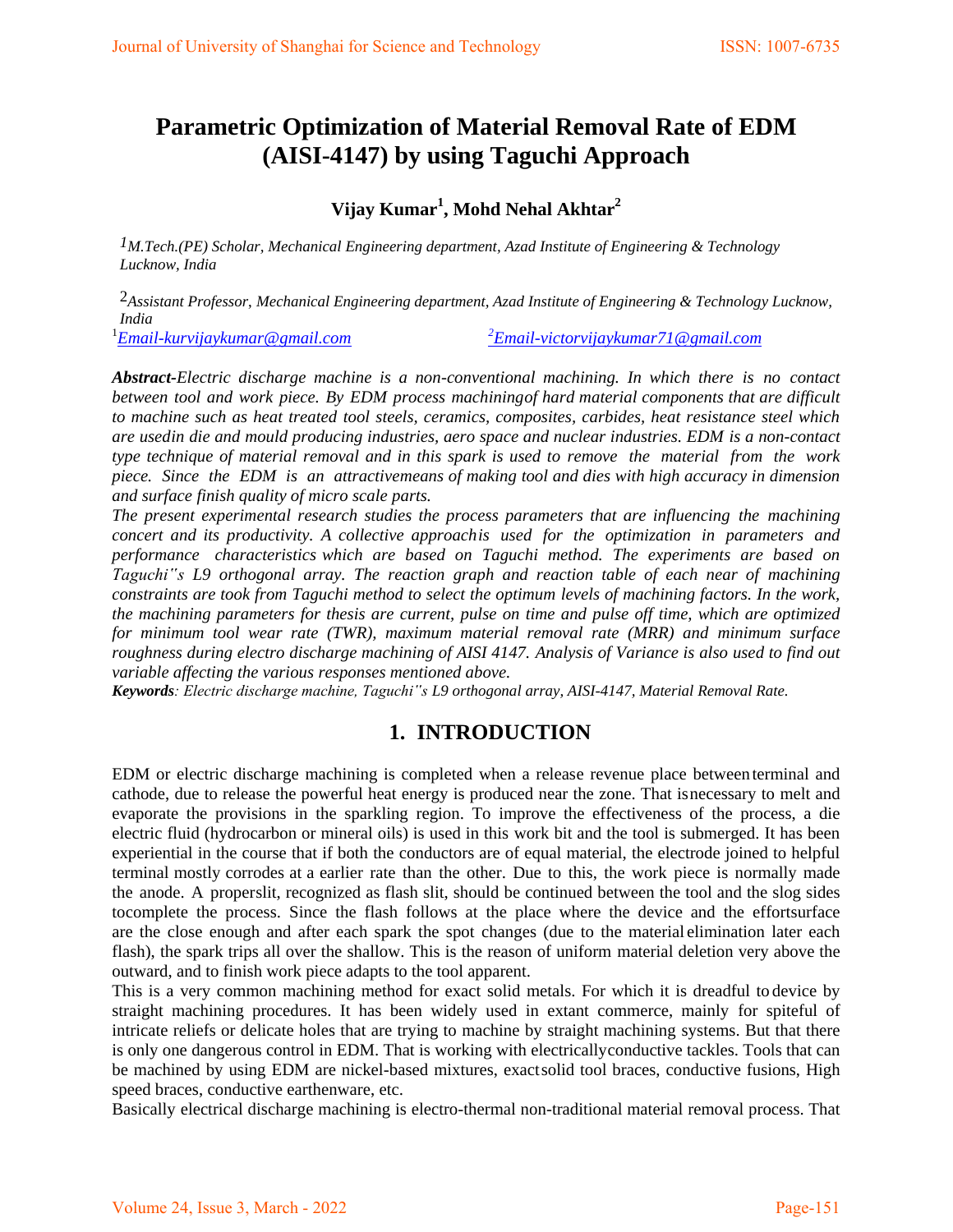is broadly castoff to produce expires, moulds, punches, final shares for troposphere and motorized commerce, machining of ceramics, nozzles, complexes and exact components. The working process of EDM method (figure) is depend upon the thermo electric energy. This energy is formed among a effort and an electrode, that is inundated in a dielectric liquid with the path of electrical modern. A needed state for making a ejection is ionization of dielectric. Appropriate power is brought and passion of dielectric pitch builds up among them. The electrons pause slack from the apparent of cathode and are pressed near the anode under field powers. The continuous flushing of the dielectric is necessary for efficient removal of debris.

The metal removed due to concentrated heating and then vaporization of material during machining process when the distance between the tool electrode and the work part anode is recalled and electrostatic pitch of plenty strength is customary among them, affecting cold emission of electrons from tool electrode. These liberated electrons accelerate towards the anode. Later reaching ample speed , the electrons strike with the particles of dielectric liquid violation them into electrons and helpful ions. Electrons so twisted also quicken and might in the end dislodge to other electrons from the dielectric fluid grains. In the end a digit of tapered columns of ionized dielectric fluid fragments is proven, relating two cathodes affecting an landslide of electrons since the conductivity of the ionized support is identical large which is ordinarily seen as a trigger. Thus a very high hotness is settled on the anodes. This is the goal of melting and vaporization of the electrode material and the molten metal evacuates by a mechanical blast, resulting in a small crater on both the electrodes.

# **2. LITERATURE REVIEW**

Electrical discharge machining (EDM) is the machining rehearsal in which there is not at all contact midst instrument and work piece. And it has been incessantly embryonic from a mere industrial geometrically composite or hard solid part and die production process to a small computer level submission machining alternate attracting a momentous amount of inquiry comforts. In recent years, EDM researchers have found a number of ways to improve the sparking efficiency that including some unique experimental concept that depart from the EDM outmoded sparkling occurrence.

A study conducted was by Subramanian Gopalakannan and Thiagarajan Senthilvelan to observed the effect of beaten current on physical deletion rate, anode wear, surface bumpiness and space overcut in weathering resistant stainless hardens viz., 316 L and 17-4 PH. The supplies used in the effort were machined by changed electrode supplies such as graphite, copper-tungsten & copper. It is practical in the procedure that the productivity constraints such as measurable deduction rate, cathode wear and apparent coarseness of EDM upsurges with similar addition in pulsed current. The last result gained that the high factual exclusion rate have been gotten with copper cathode whereas copper-tungsten generated minimum anode wear, smooth exterior varnish and good dimensional correctness.

The study of Pravin R. Kubade and V. S. Jadhav It is found by dimension that the MRR is mostly unfair by peak modern where as additional the other issues used, have a actual less effect on factual deletion rates. The electrode dress rate is largely partial by peak recentand pulsate on spell, duty round and gap energy have a very less upshot on conductor wear rates. Peak modern has the most power on radial overcut then tailed by duty cycle and thumpon time with almost actual less impact by gap voltage.

A.K. Sarathe conducted trials and found well machining routine was obtained commonly with the anode as the cathode and the work-piece as an anode and it was pragmatic that for high MRR main process strictures are peak recent, pulsation on stint, thump off spell, whereas for anode wear were mainly partial by peak recent and thump on stint. The apparent quality of the work was chiefly partial by peak modern. The tool shape structure concerned best tool shape for upper MRR and lower TWR is globular, followed by tetragonal, trilateral, quadrilateral, and equilateral cross pieces.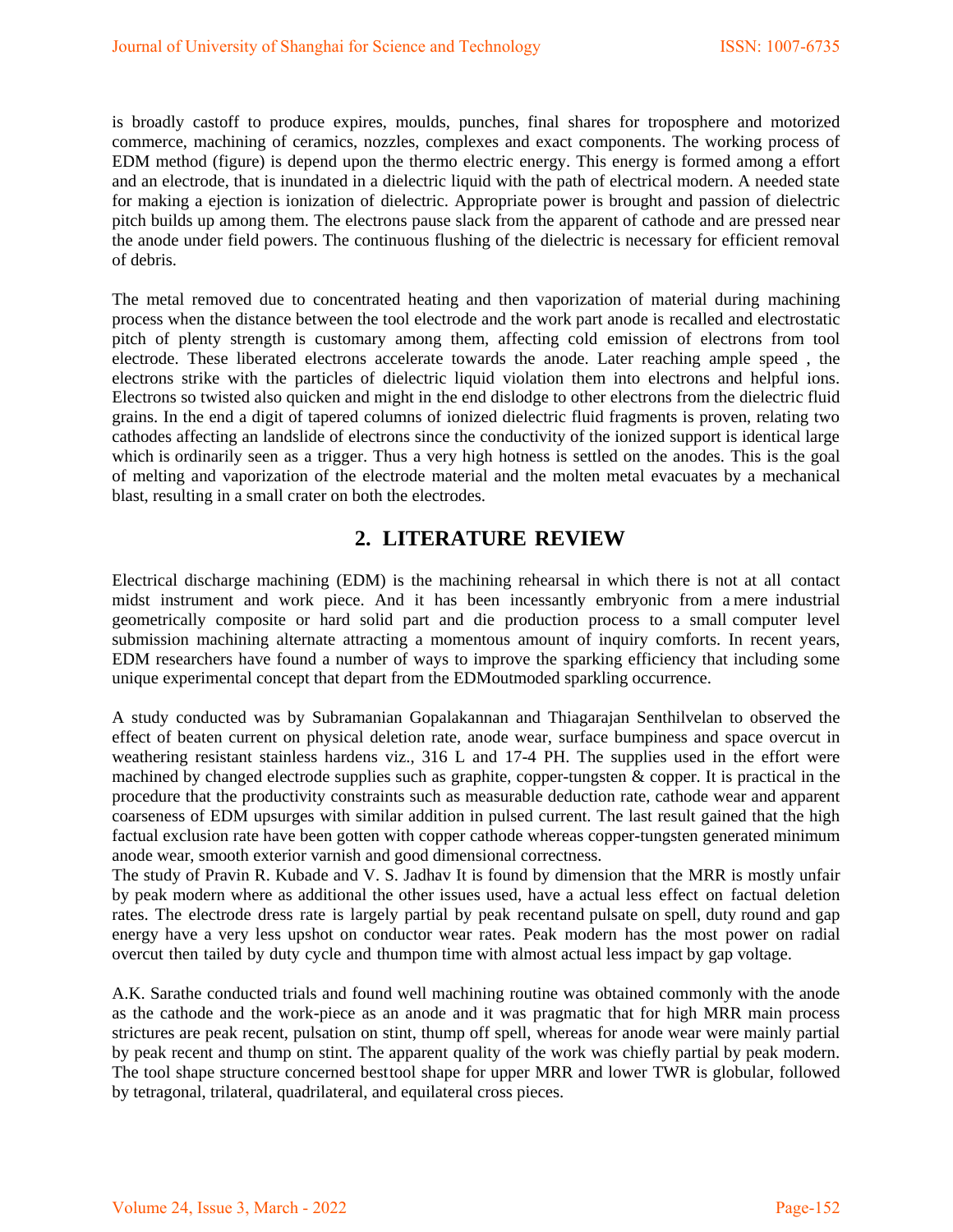In a research, Abhishek Gaikwad, Amit Tiwari, Amit Kumar and Dhananjay Singh studied the upshot of governor factors (i.e., present, pulse on interval, pulse off interval, liquid pressure) for all-out material deduction rate (MRR) and least electrode wear speed (EWR) for EDM of hard sensible Stainless steel 316 with copper as spiteful tool conductor. In this paper together the electrical non electrical matters have been committed which directs MRR and EWR. The paper is based on Project of research and optimization of EDM progression strictures. The practice used is the Taguchi technique which is a statistical conclusion assembly tool helps in lessening the number of investigates and the error connected with it. The enquiry exhibited that the Pulse off time, Current has weighty effect on factual subtraction rate and anode wear rate separately.

C.H. Cheron machined XW42 tool steel and concluded that the material removal rate with Cu electrode is greater than graphite electrode. He also concluded that Cu is suitable for roughing the surface while graphite is suitable for finishing surface.

A similar study was conducted by Ahmet Hascalık and Ulas¸Caydas using parameters which are pulse current and pulse duration. These concludes that electrode material has an obvious effect on the white layer thickness, the material removal rate, surface roughness and electrode wear are increasing with process parameters.

S. Ben Salem et al Accompanied experiments by untried project approach and start that a few expanse of tests are essential to find best effect and the outward bumpiness impartiality shows that the recent intensity is the main touching factor on granularity.

In a research carried out by V. Chandrasekaran et al on WC/5ni Composites Using Comeback Surface Methodology established that the MRR is all-out for all works. So the MRR growths with the part of nickel. The surface irregularity increases with growth in present and coloring weight regardless of %Ni. The optimum Ra values decreased with increasing electrode rotation. Francesco Modica et al aimed of enquiry to shed a light on the next of kin and need among the material elimination process, notorious in the appraisal of the tool garb ratio (TWR) and material elimination rate (MRR), and some of the most imperative technological constraints (*i.e.*, open voltage, ejection current, pulse width and regularity), in order to experimentally measure the factual waste created and heighten the industrial process in order to diminution it. Kumar Sandeep studied facets related to exterior quality and copper elimination rate which are the most central strictures from the point of sight of decide on the optimal condition of methods as well as economical phases.

## **3. EXPERIMENTATION**

### **EXPERIMENTATION SETUP**

ELECTRONICA S-70 ZNC EDM machine was used for machining the samples. The machine is as shown in the figure below. EDM is a, non-traditional" or "non-conventional" collection of machining systems. Ideally, EDM can be as seen as a strings of interruption and renewal of the liquid dielectric inbetween the conductors.

| Sr. No.        | Specification             | Value                                         |
|----------------|---------------------------|-----------------------------------------------|
|                | Model                     | <b>S-70 ZNC</b>                               |
| $\overline{c}$ | Dielectric Fluid          | <b>EDM Oil</b>                                |
| 3              | <b>Input Power Supply</b> | Three phase AC 415 V,<br>4 wire system, 50 Hz |
| 4              | Electrode used            | Copper                                        |

Table 3.1 Technical Specifications of EDM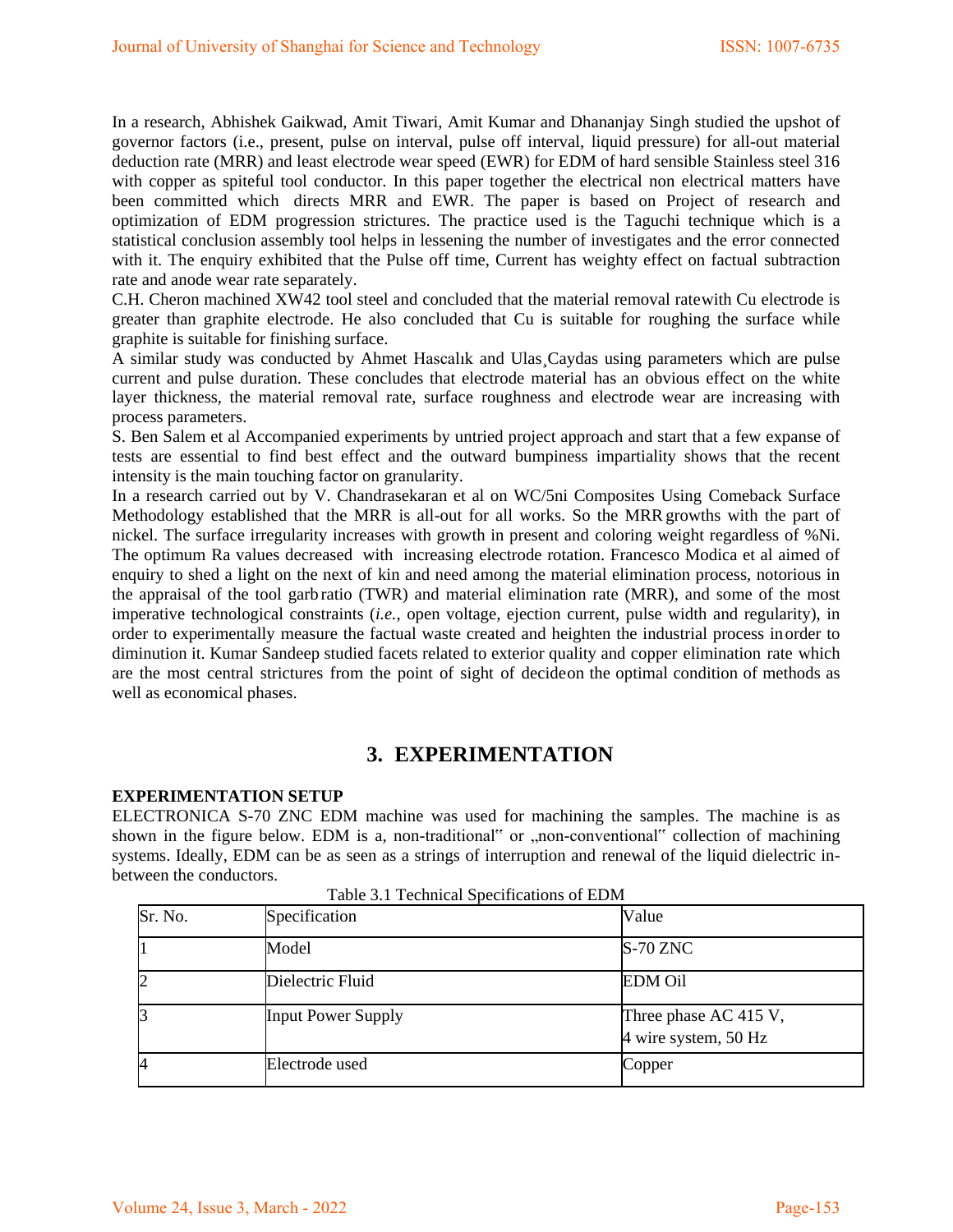|    | $H X W X D$ machine size     | $1750 \text{ X} 1060 \text{ X} 525 \text{ mm}$ |
|----|------------------------------|------------------------------------------------|
| 16 | Maximum Load Lift            | 750 kg                                         |
|    | Pulse on time                | $0.5$ to 4000                                  |
| 18 | Pulse frequency              | $0.1$ to 500                                   |
|    | Main Table Traverse $(X, Y)$ | $1100 \text{ X } 650 \text{ mm}$               |





Figure 3.1: EDM Machine **Figure 3.2: Machining the workpiece on EDM** 

### **WORK PIECE MATERIAL**

The solid cast-off for this grind is AISI 4147 description of 5 mm thickness and 10 mm diameter.

| Density              | Melting point | Yeild strength | Elastic modulus | Possion's | <b>Brinell</b>  |
|----------------------|---------------|----------------|-----------------|-----------|-----------------|
| (g/cm <sup>3</sup> ) | $\sqrt{2}$    | (MPa)          | (GPa)           | Ratio     | <b>Hardness</b> |
| 7.85                 | 1427          | 470            | 196             | U.J       | 217             |

Table 3.2 Properties of AISI 4147

Table 3.3 Chemical composition of the workpiece material (AISI 4147) by weight

| Material      | Fe               |      | IJ       |                                       | Mn  | Mo   |
|---------------|------------------|------|----------|---------------------------------------|-----|------|
| % Composition | $96.73 - 0.45 -$ |      | $0.15 -$ | $ 20.040 $ $ 20.035 $ $ 0.75 - 0.80 $ |     |      |
|               | 97.70            | 0.50 | 0.30     |                                       | 1.0 | 0.30 |

### **TOOL MATERIAL**

The tool material used for this work is 100% Copper (Cu). The tool was prepared of dimensions as 2 inches length and 3 mm diameter.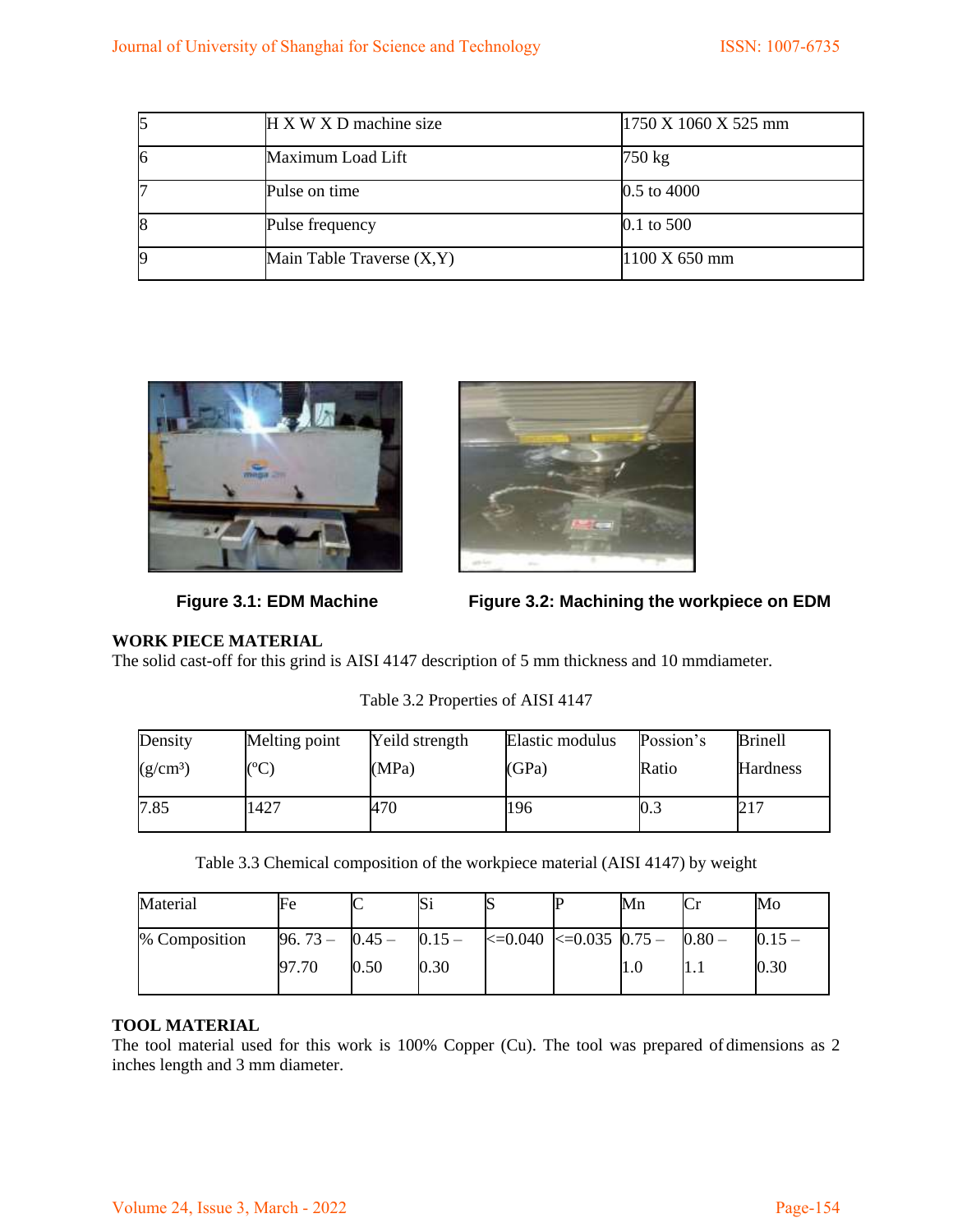Journal of University of Shanghai for Science and Technology ISSN: 1007-6735



### **Figure 3.3: Copper Tools**

# **4. RESULTS AND DISCUSSION**

### **CALCULATION FOR MRR**

The material elimination rate is the degree at which the substantial is uninvolved during machining. The bulk loss is considered by assessing the sample before and next machining. Machining time is celebrated while machining each example. The factual removal speed is calculated by subsequent method:

|                          |               | MRR = $\frac{\text{Work piece weight loss (gm))}}{1000}$<br>Density (gm/cc) X Machining Time<br>Table 4.1: L9 Orthogonal Array |                 |                 |
|--------------------------|---------------|--------------------------------------------------------------------------------------------------------------------------------|-----------------|-----------------|
| Exp. No                  | Current $(A)$ | Pulse-on-time $(\mu \text{sec})$                                                                                               | Gap Voltage (V) | $MRR(mm^3/min)$ |
|                          |               | 10                                                                                                                             | 100             | 0.0849          |
| $\overline{2}$           |               | 15                                                                                                                             | 125             | 0.1411          |
| $\overline{3}$           |               | 20                                                                                                                             | 150             | 0.2682          |
| $\overline{\mathcal{A}}$ |               | 10                                                                                                                             | 125             | 0.2548          |
| $\overline{5}$           |               | 15                                                                                                                             | 150             | 0.3475          |
| $\overline{6}$           |               | 20                                                                                                                             | 100             | 0.5662          |
| $\overline{7}$           |               | 10                                                                                                                             | 150             | 0.7280          |
| 8                        |               | 15                                                                                                                             | 100             | 1.911           |
| 9                        |               | 20                                                                                                                             | 125             | 1.2740          |

### **Calculation of S/N ratio for MRR**

The S/N ratio, which shortens the numerous data facts within a provisional, depends on the type of faces being appraised. For intention of S/N ratio for material elimination rate LARGER IS BETTER situation is opted. The calculation for the scheming of S/N ratio for material elimination rate is:

S/NLB = -10 log ( $\Sigma$  (1/yi<sup>2</sup>))

| S.No | MRR(mm <sup>3</sup> /min) | Signal to noise ratio (db) |
|------|---------------------------|----------------------------|
|      | 0.0849                    | $-21.4218$                 |
| 12   | 0.1411                    | $-17.0095$                 |
| IJ   | 0.2682                    | $-11.4308$                 |

| Table 4.2 Calculation of S/N ratio for MRR |  |
|--------------------------------------------|--|
|                                            |  |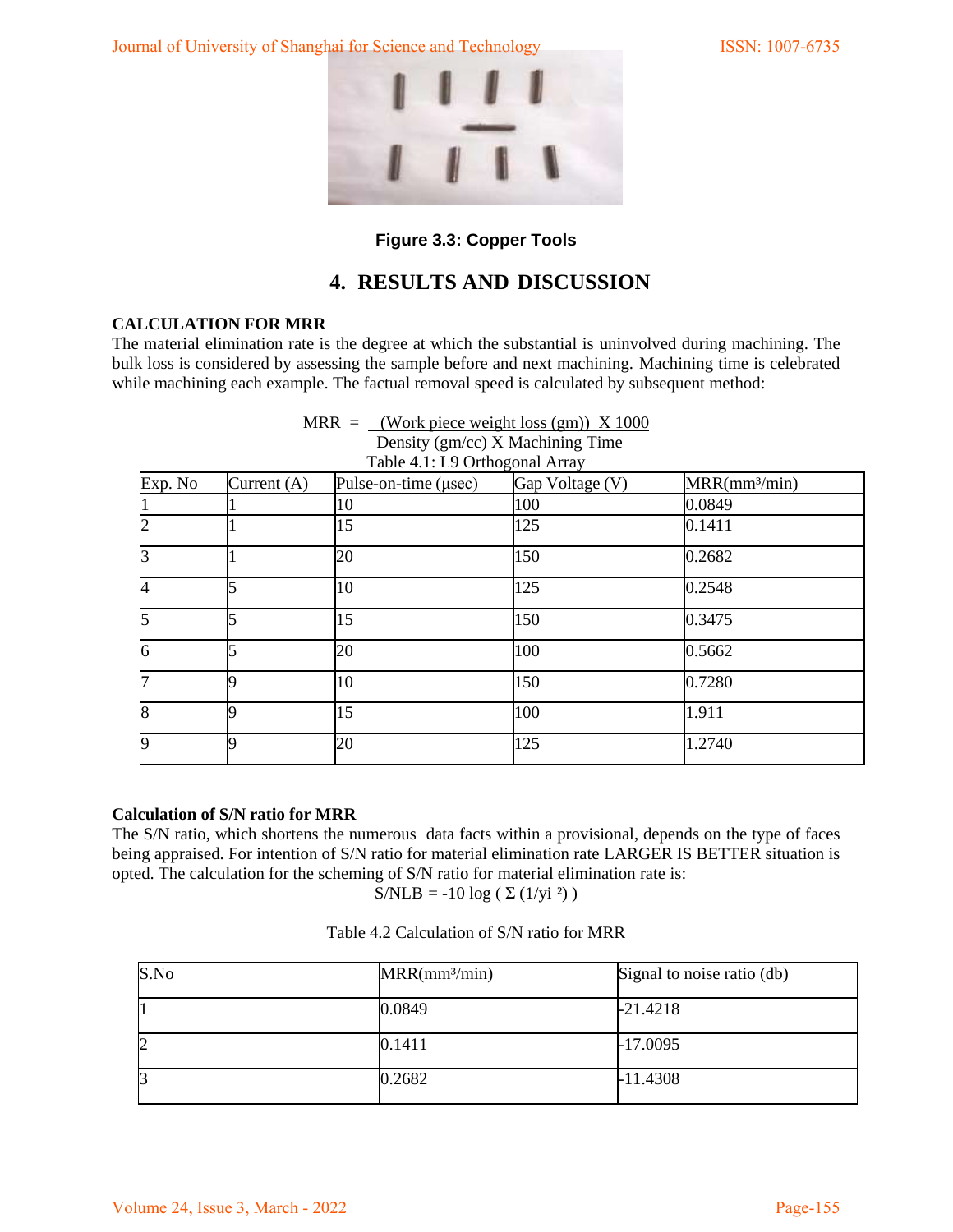| I4 | 0.2548 | $-11.8760$ |
|----|--------|------------|
| ı5 | 0.3475 | $-9.1809$  |
| 6  | 0.5662 | $-4.9406$  |
|    | 0.7280 | $-2.7574$  |
| 8  | 1.911  | 5.6252     |
| 19 | 1.2740 | 2.1034     |

### **Calculation of Mean S/N ratio for MRR**

Mean S/N ratio is calculated by using following formula

 $nf_1 = (nf_1 + nf_2 + nf_3)/3$ 

Where nf is mean S/N ratio for factor f at the level value i of the selected factor. nf1, nf2, nf3 are S/N ratio for factor f at level.

The factors which affect the machining parameters show in the table as their respective ranks. Rank of the strictures depends on the value of estuary. Complex value of S/N ratio of both factor displays the optimum level of the factor. Peak current displays the foremost outcome in the above retort table and pulse on stretch is less actual as related to peak existing.

| Level          | <b>Peak Current</b> | Pulse on Time | Voltage  |
|----------------|---------------------|---------------|----------|
| 1              | $-16.621$           | $-12.018$     | $-6.912$ |
| $\overline{2}$ | $-8.666$            | $-6.855$      | $-8.927$ |
| 3              | 1.657               | $-4.756$      | $-7.790$ |
| Delta          | 18.278              | 7.262         | 2.015    |
| Rank           |                     |               |          |

Table 4.3 Calculation of mean S/N ratio for MRR

### **Analysis of Variance for MRR**

The following table shows ANOVA of MRR showed on MINITAB 16.0. The result shows that the impact of current is maximum and is 73.95%.

| Source        | DOF | SS    | Adj MS | F value | % Contribution |
|---------------|-----|-------|--------|---------|----------------|
| Peak Current  |     | 2.186 | 1.093  | 12.29   | 73.95%         |
| Pulse on Time |     | 0.327 | 0.163  | 1.84    | 11.06%         |
| Voltage       |     | 0.265 | 0.133  | 1.49    | 8.96%          |
| Error         |     | 0.178 | 0.089  |         | 6.03%          |

Table 4.4 ANOVA of MRR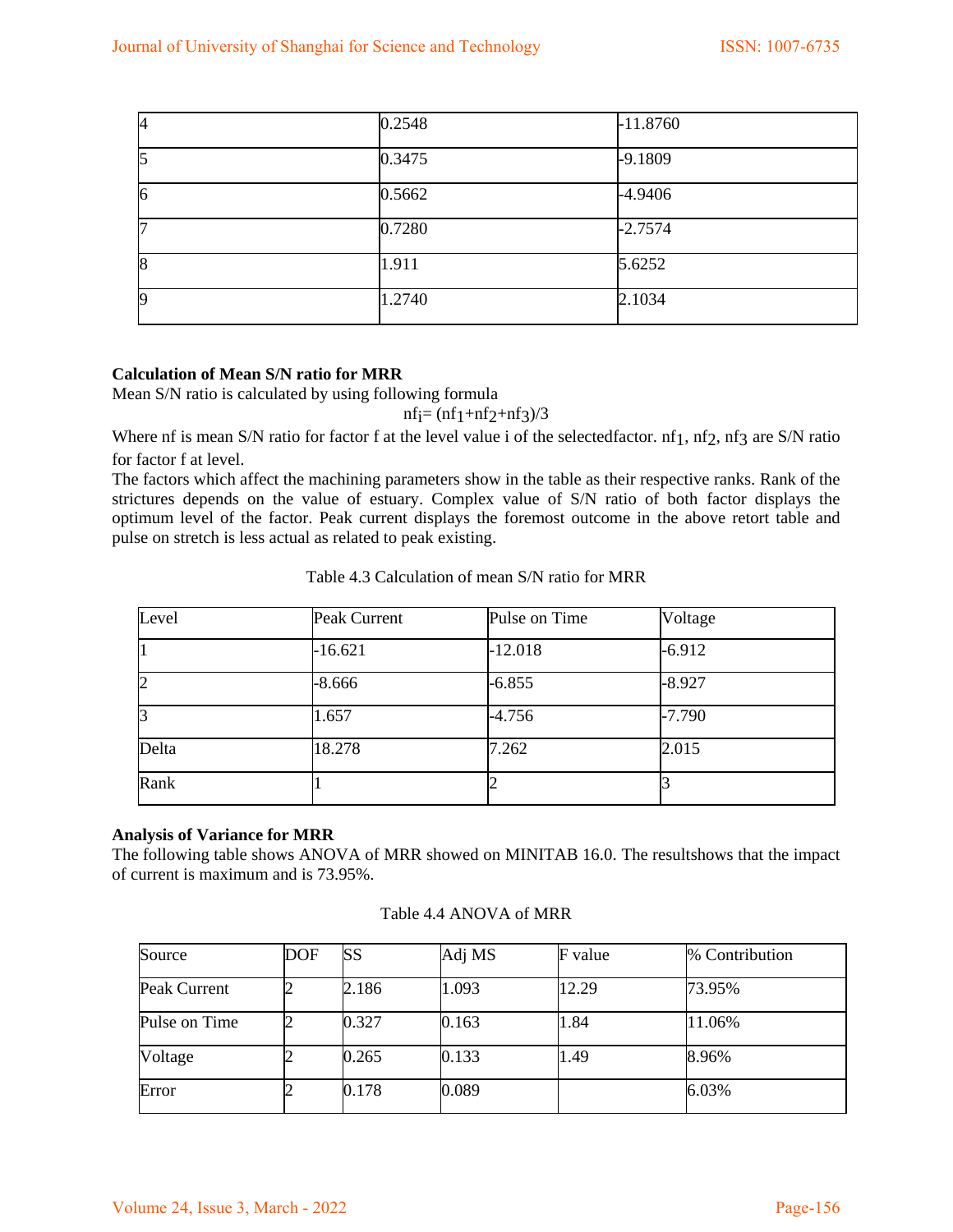| m<br>[Fotal] | ∽<br>. .<br>۱ſ<br>シンマ |  | 100% |
|--------------|-----------------------|--|------|
|              |                       |  |      |

At least 95% confidence



The above graph offerings the main conclusion plot for revenues. It displays that with growth in current, the MRR initially surges at gentler rate but with growing in the level of current, MRR progresses at a complex rate. The discharge energy is higher at higher levels of pulse on time thus we get higher material removal rate. For lesser pulse on time, the acquittal energy is deficient thus the material exclusion rate is low. In the case of current, the MRR tends to reduction with surge in voltage. Voltage is the least persuading limitation for energy and has a influence of only 8.96%.



The above plot elucidates that at lower levels of peak current (i.e. 1A and 5A) the pulse on time has low influence on MRR. This is due to the datum, as at high present the power of spark is further and hereafter the material uninvolved from the work piece will need some time to get flushed from the gap. As this removed material is present between the spark gap, hence the intensity of spark reaching the surface of the work piece is reduced.

Optimal Levels of Parameters for MRR Peak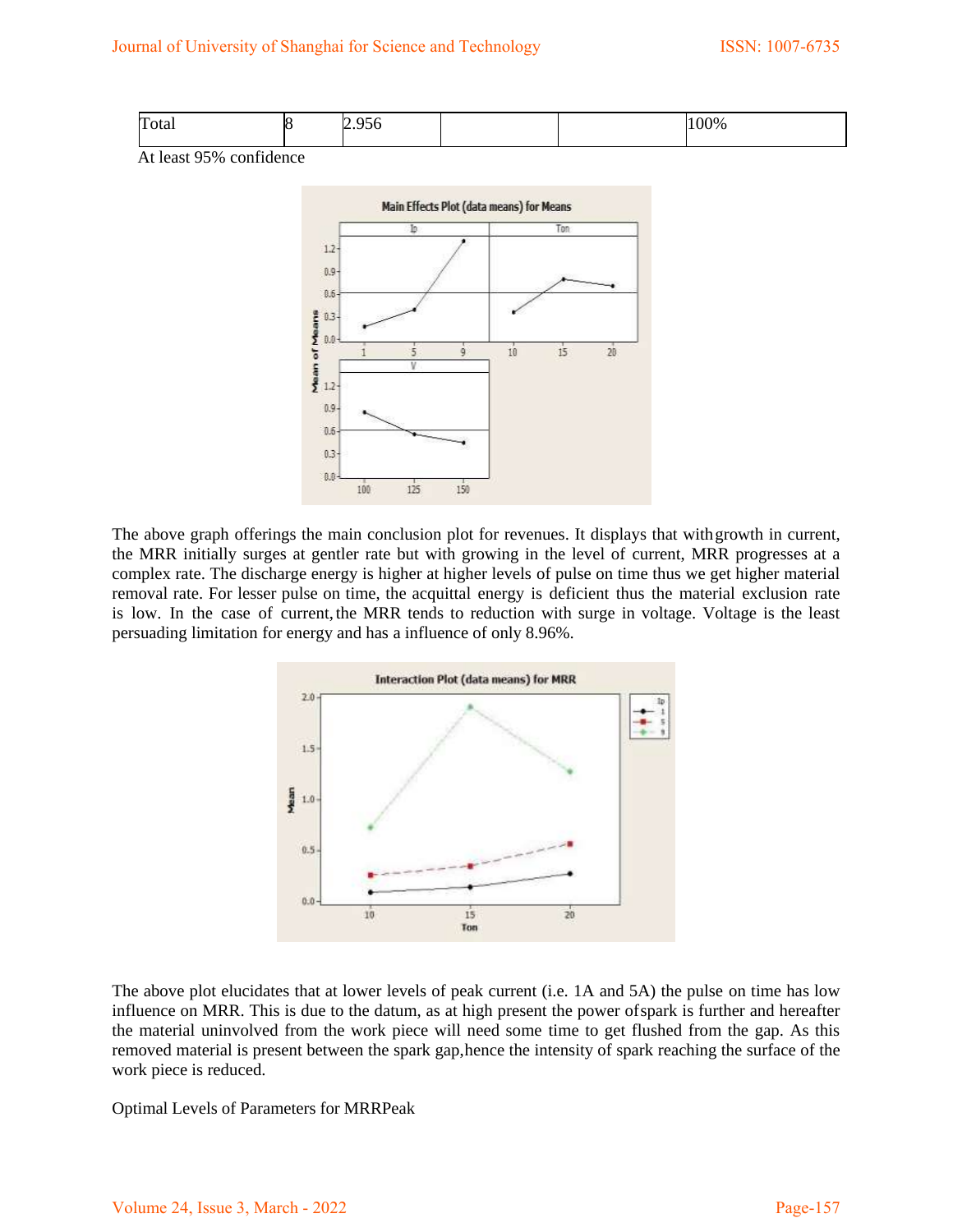- Current : 9A
- Pulse on Time :  $15 \mu$  sec
- Voltage : 100 V

# **5. CONCLUSIONS**

This uncertain search for optimization of input machining parameters in Electrical discharge Machining of AISI 4147 using L9 orthogonal array of Taguchi method. Features like Modern, Pulse on Time and Voltage and their relations have been create. The product shows the recital of factors at different points to optimize the MRR, TWR and Outward Unevenness.

Following decisions are made thru the exploration:

- MRR initially rises at deliberate rate with modern but complex levels of up-to-date, MRR increases at a upper rate. Higher the present, amount of spark is improved and thus brass removal rate growths. Furthermore, current is the most weighty aspect for MRR.
- $\triangleright$  In situation of pulse on spell, the MRR rise with growth in its near but it has a short effort of 11.06%. The ejection energy is complex at higher stages of pulse on time hence we get higher material elimination rate. For lesser pulse on time, the release energy is insufficient thus the material elimination rate is low.
- $\triangleright$  MRR tends to reduction with rise in voltage. Voltage is the least impelling parameter for voltage and has a impact of only 8.96%.

### **REFRENCES**

[1] Avdesh Chandra Dixit, Amit Kumar, Ravindra Kumar Singh, Rahul Bajpai, "An Experimental Study of Material Removal Rate and Electrode Wear Rate of High Carbon-High Chromium Steel (AISI D3) In EDM Process Using Copper Tool Electrode", International Journal of Innovative Research in Advanced Engineering (IJIRAE), ISSN: 2349-2163, January 2015.

[2] Jaspreet Singh, Harpreet Singh , Dr. Sanjeev Saini , "Optimizing the machining parameters of EDM for 304 and 316 stainless steel", International Journal of Engineering &Science Research, ISSN 2277-2685, July 2015.

[3] Durgesh Verma, Mohd. Faizan Hasan, Syed Asghar Husain Rizvi,"Parametric Optimization of Performance of EDM on Alloy Steel AISI 4147 using Taguchi Approach", Journal of Recent Activities in Production, Journals 2016.

[4] Rizwan Ali,Dr. K. M. Moeed,Dr. K. M. Moeed, "Experimental Analysis of Machining Parameters for EDM of AISI 4340 Steel using Copper-Tungsten Electrode", Journal of Thermal Energy Systems , Journals 2016.

[5] Vinoth Kumar S.,Pradeep Kumar M., "Experimental investigation of the process parameters in cryogenic cooled electrode in EDM", Journal of Mechanical Science and Technology 29 (9) 3865~3871, 2015.

[6] Trinkle Yuvaraj Saindane, H. G. Patil, "Optimization of Various Process Parameter of EDM Using Taguchi Method with Experimental Validation", International Journal of Engineering Science and Computing, ISSN 2321 3361, March 2016.

[7] R. Manivannan, M. Pradeep Kumar2, "Multiresponse optimization of Micro-EDM process parameters on AISI304 steel using TOPSIS", Journal of Mechanical Science and Technology, 137~144, 2016.

[8] H. K. Amarnath, Kiran B. Menasagi,S. C. Kulkarni, "Some investigations into the sinker type EDM of hybrid alsic MMC using RSM approach. "Int. J. Adv. Res. Sci. Technol. Volume 4, Issue 5, pp. 459-46, 2015.

[9] N. Pallavi Senapati, S. Tripathy, S. Samantaray, "A Multi-Objective Optimization using a combined approach of Principal Component Analysis and TOPSIS during Electric Discharge Machining of H-11 die steel using P/M